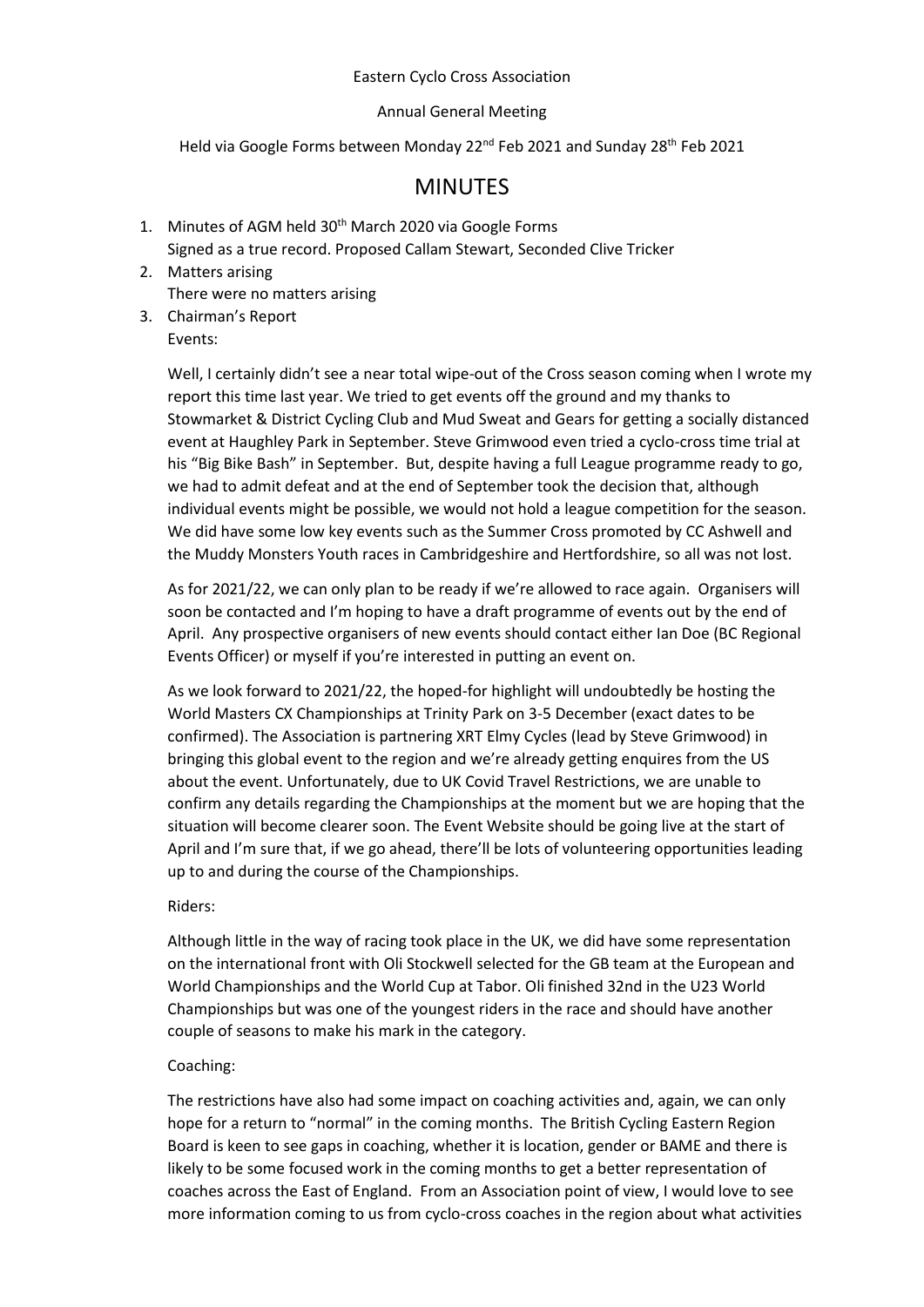are taking place and the opportunity to share good practice. Mark Wyer has been trying to do some of this, but we rely on coaches keeping us informed.

#### Commissaires:

At a national level there has been a restructuring of Commissaire grades, and this will be reflected in new courses and ways of qualifying as a Commissaire to be rolled out this year. Regionally, we're thinking of putting on an "Introduction to Commissaires" webinar for those of you that might have been thinking of getting involved but don't really know what it's all about and what's involved. Keep an eye on the website for more details. Our qualified Commissaires will have had a very quiet year and, like me, are probably feeling a bit rusty! We'll look to hold (hopefully) a face to face gathering for Cross Commissaires before the start of the season so that we can all get up to speed with regulation changes and good practice.

### The Committee:

All our meetings have been virtual this year and the focus of discussion has been on trying to get events off the ground within the limitations at the time. My thanks go to all the Committee members for their continued support and especially Paul Moss for his secretarial and treasurer duties. During the year Jan deBoltz had to resign due to family commitments. We miss Jane's input to the Committee and wish her and her family all the best.

As we go forward, no doubt the Committee's early focus will be getting a League off the ground as well as supporting the World Masters. But we also need to focus on rider and officials development as well as picking up on managing the demand from the number of riders which had become a problem before we closed down.

Looking forward to seeing you all at a 'Cross in September.

Ian Poole, Chair.

4. Treasurers Report

As per usual we split the profit & loss sheets into League and Association so that we can make sure that the League costs are breaking even. The league made a surplus of £286.22 and the Association a surplus of £1897.34. The major expense for the association was the purchase of another set of judging equipment to be held in the west of the region. We were also pleased to be able to fund two young riders to attend the World Junior CX Championships.

No decision has been made on league registrations for 2021-22 or race entry fees for 2021- 22 but I would guess these will stay the same as 2019-20.

This financial year which ends on the 31st August 2021 will clearly be very different but we're well placed for the 2021/22 season and will have no problem financing the World Masters Championships in December.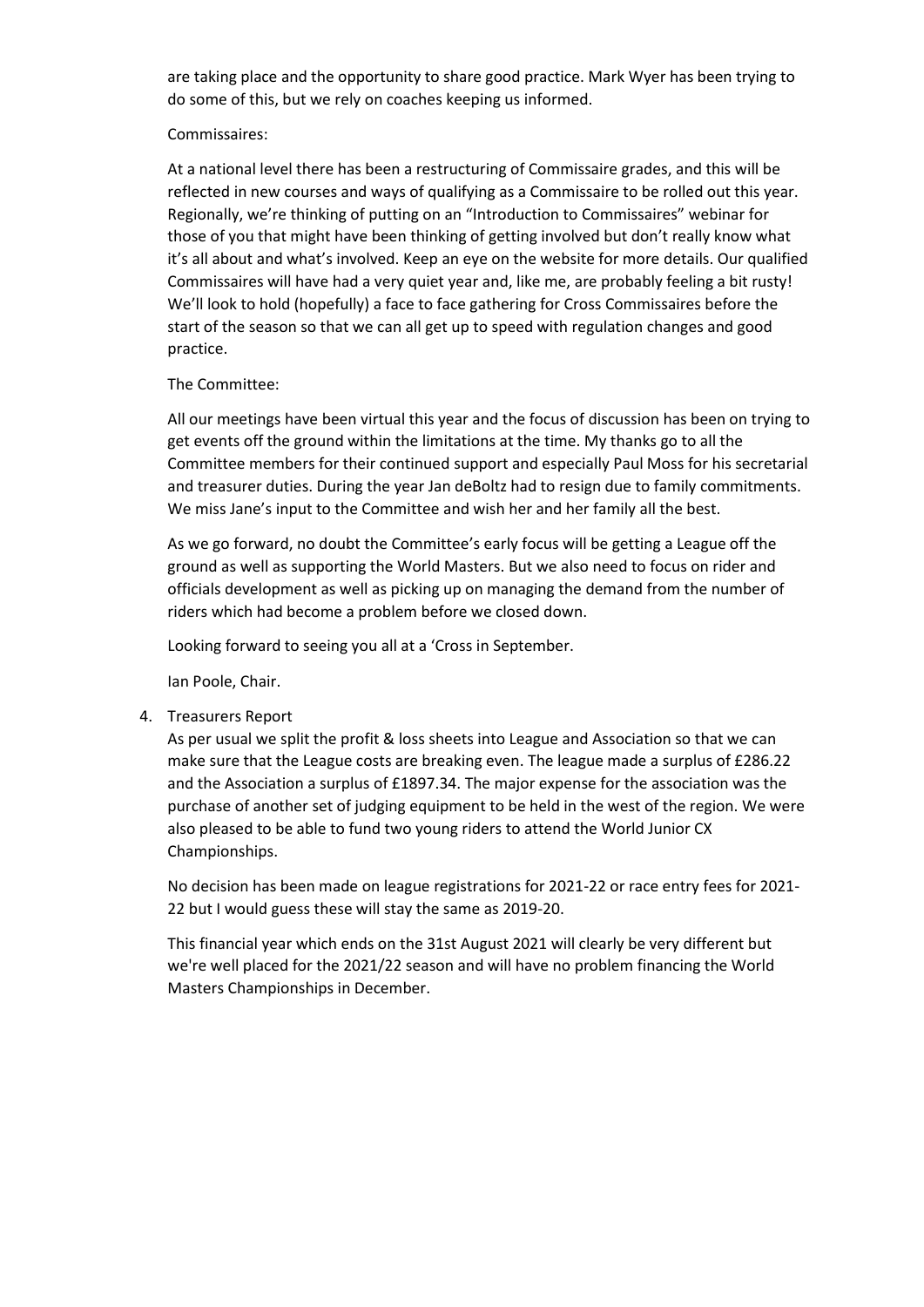# **Eastern Cyclocross Association**

|                                      |                                  | Year Ended 31st August 2020 |                                 |                            |                   |
|--------------------------------------|----------------------------------|-----------------------------|---------------------------------|----------------------------|-------------------|
| Income                               |                                  | 2019/20 2018/19 Expenses    |                                 |                            | 2019/20 2018/19   |
| <b>BC Levies</b>                     | 10076.50                         |                             | 12818.50 Equipment              | 1021.57                    | 103.98            |
| Area Levies                          | 2966.50                          |                             | 3771.00 BC Levies               |                            | 10076.50 12818.50 |
| National Trophy Income               |                                  |                             | 5138.00 Committee Expenses      | 395.28                     | 372.00            |
| Regional Championships               | 1592.19                          |                             | Honoraria/Donations             | 0.00                       | 69.88             |
|                                      |                                  |                             | Medals/Engaving/Prizes          | 364.50                     | 156.00            |
|                                      |                                  |                             | <b>National Trophy Expenses</b> |                            | 8202.30           |
|                                      |                                  |                             | Youth Funding                   | 80.00                      |                   |
|                                      |                                  |                             | Regional Championships          | 500.00                     |                   |
|                                      |                                  |                             | Young Rider Funding             | 300.00                     |                   |
|                                      | 14635.19                         | 21727.50                    |                                 | 12737.85                   | 21722.66          |
|                                      | 2019/20                          | 2018/19                     |                                 |                            |                   |
| Income                               | 14635.19                         | 21727.50                    |                                 |                            |                   |
| Expenditure                          | 12737.85                         | 21722.66                    |                                 |                            |                   |
| Surplus                              | 1897.34                          | 4.84                        |                                 |                            |                   |
|                                      |                                  |                             | Balance Sheet 2019/20           |                            |                   |
|                                      | 2019/20                          | 2018/19                     |                                 |                            |                   |
| Balance at 31st Aug 2019             | 32726.77                         |                             |                                 |                            |                   |
| Income                               | 21935.19                         | 29728.50                    |                                 |                            |                   |
| Expenditure                          | 19751.63                         | 28723.77                    |                                 |                            |                   |
| Surplus                              | 2183.56                          | 1004.73                     |                                 |                            |                   |
| Savings Account                      | 30000.00                         |                             |                                 |                            |                   |
|                                      |                                  |                             |                                 |                            |                   |
| Current A/C Balance at 1st Sept 2020 | 4910.33                          |                             |                                 |                            |                   |
| Reconciled Bank Balance              | 3978.95                          |                             |                                 |                            |                   |
|                                      | <b>Eastern Cyclocross League</b> |                             |                                 |                            |                   |
|                                      |                                  |                             |                                 |                            |                   |
| Income                               |                                  | Year Ended 31st August 2020 |                                 |                            |                   |
|                                      | 2019/20<br>7000.00               | 2018/19                     | <b>Expenses</b>                 | 2019/20 2018/19<br>1716.34 | 1479.60           |
| League Registrations<br>U12 Medals   | 300.00                           | 7601.00 Numbers             | 400.00 U12 Medals               | 392.10                     | 439.22            |
|                                      |                                  |                             | <b>Judging Team Expenses</b>    | 3355.12                    | 3342.44           |
|                                      |                                  |                             | Commissaire Expenses            | 1202.25                    | 1220.80           |
|                                      |                                  |                             | U12 Trophies                    | 261.97                     | 150.00            |
|                                      |                                  |                             | League Event Registrations      | 0.00                       | 160.00            |
|                                      |                                  |                             | Consumables                     | 0.00                       | 87.07             |
|                                      |                                  |                             | <b>BC</b> Affiliation           | 74.00                      | 74.00             |
|                                      |                                  |                             | <b>Internet Costs</b>           | 12.00                      | 47.98             |
|                                      | 7300.00                          | 8001.00                     |                                 | 7013.78                    | 7001.11           |
|                                      | 2019/20                          | 2018/19                     |                                 |                            |                   |
| Income                               | 7300.00                          | 8001.00                     |                                 |                            |                   |
| Expenditure                          | 7013.78                          | 7001.11                     |                                 |                            |                   |

# 5. Election of Officers

| <b>Position</b>                           | <b>Current</b>        | Proposed              |
|-------------------------------------------|-----------------------|-----------------------|
| Chair                                     | lan Poole             | lan Poole             |
| Vice Chair                                | <b>Steve Grimwood</b> | <b>Steve Grimwood</b> |
| Secretary                                 | Paul Moss             | Paul Moss             |
| Treasurer                                 | Paul Moss             | Paul Moss             |
| <b>Events Co-ordinator</b>                | lan Poole             | lan Poole             |
| League Co-ordinator                       | Dave Copland          | Dave Copland          |
| <b>Rider Representatives</b>              |                       |                       |
| 1 male                                    | Lee Rowling           | Lee Rowling           |
| 1 female                                  | Jo Newstead           | Jo Newstead           |
| Coaching & Rider Development Co-ordinator | Mark Wyer             | Mark Wyer             |